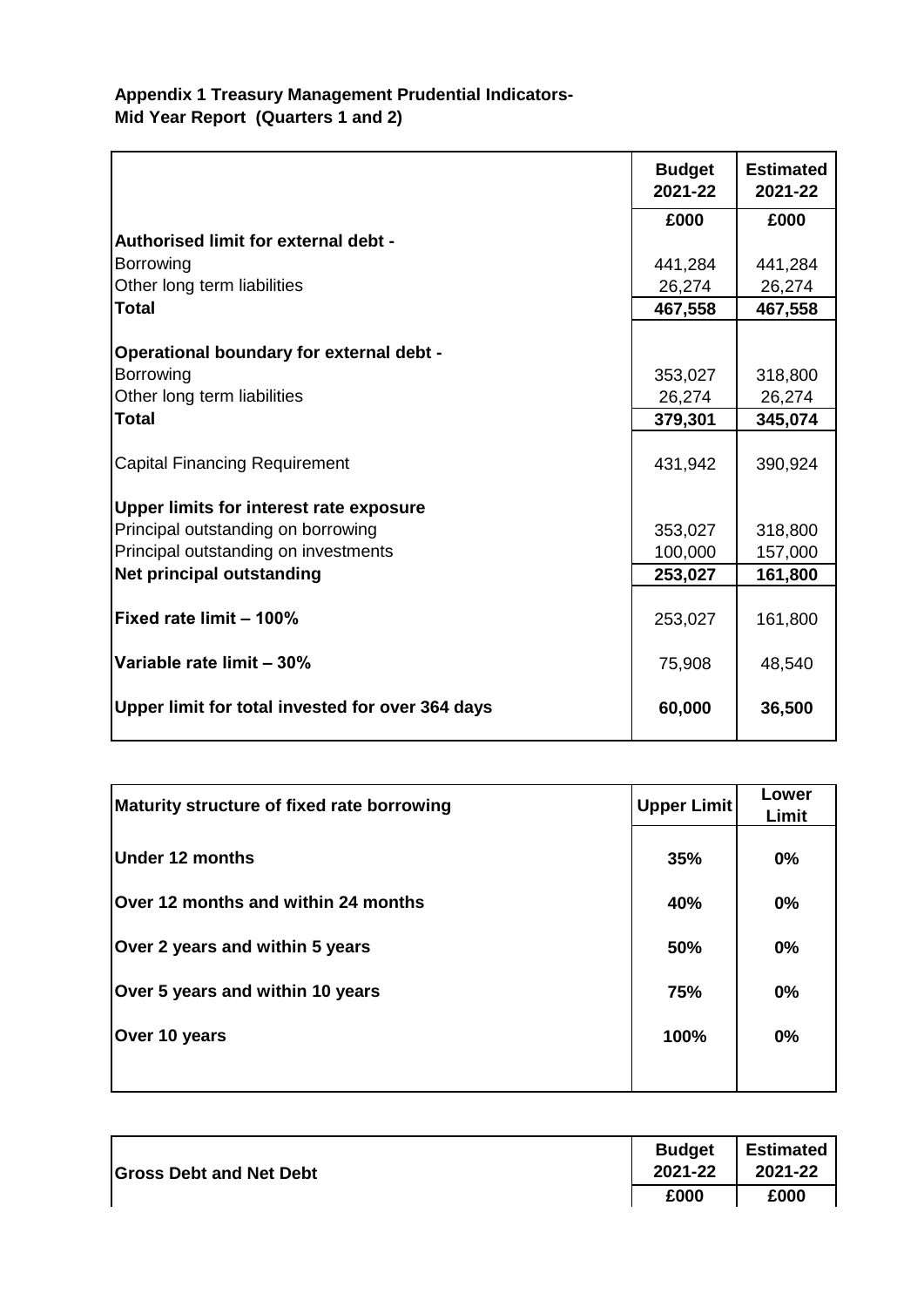| <b>Outstanding Borrowing</b>       | 353,027 | 318,800 |
|------------------------------------|---------|---------|
| <b>Other long term liabilities</b> | 26.274  | 26,274  |
| <b>Gross Debt</b>                  | 379,301 | 345,074 |
| Less investments                   | 100,000 | 157,000 |
| <b>Net Debt</b>                    | 279,301 | 188,074 |

**Appendix 2 Treasury Management Prudential Indicators-Mid Year Report (Quarters 1 and 2)**

| Ratio of Financing costs to net revenue stream | <b>Budget</b><br>2021-22 | <b>Estimated</b><br>2021-22 |
|------------------------------------------------|--------------------------|-----------------------------|
| <b>General Fund</b>                            | £000                     | £000                        |
| Principal repayments                           | 2,736                    | 2,613                       |
| Interest costs                                 | 8,453                    | 7,750                       |
| Debt Management costs                          | 42                       | 42                          |
| Rescheduling discount                          |                          |                             |
| Investment income                              | (1, 443)                 | (888)                       |
| Interest applied to internal balances          | 812                      | 812                         |
| <b>Total General Fund</b>                      | 12,042                   | 11,216                      |
| Net revenue stream                             | 367,178                  | 367,178                     |
| Total as percentage of net revenue stream      | 3.28%                    | 3.05%                       |
|                                                |                          |                             |
| <b>Housing Revenue Account</b>                 |                          |                             |
| Principal repayments                           | 1,951                    | 1,951                       |
| Interest costs                                 | 5,509                    | 5,504                       |
| Rescheduling discount                          |                          |                             |
| Debt Management costs                          | 34                       | 34                          |
| <b>Total HRA</b>                               | 7,494                    | 7,489                       |
| Net revenue stream                             | 51,273                   | 51,273                      |
| Total as percentage of net revenue stream      | 14.62%                   | 14.61%                      |
|                                                |                          |                             |

| Capital financing requirement [end of year position] | <b>Budget</b><br>2021-22 | <b>Estimated</b><br>2021-22 |
|------------------------------------------------------|--------------------------|-----------------------------|
|                                                      | £000                     | £000                        |
| Council Fund                                         | 290,419                  | 272,554                     |
| Housing Revenue Account                              | 141,523                  | 118,370                     |
| <b>Total Authority</b>                               | 431,942                  | 390,924                     |
|                                                      |                          |                             |

**Appendix 3 Treasury Management Prudential Indicators-Mid Year Report (Quarters 1 and 2)**

|                    | <b>Budget</b><br>2021-22 | <b>Estimated</b><br>2021-22 |
|--------------------|--------------------------|-----------------------------|
| <b>Expenditure</b> | £000                     | £000                        |
| Council Fund       | 11,349                   | 11,349                      |